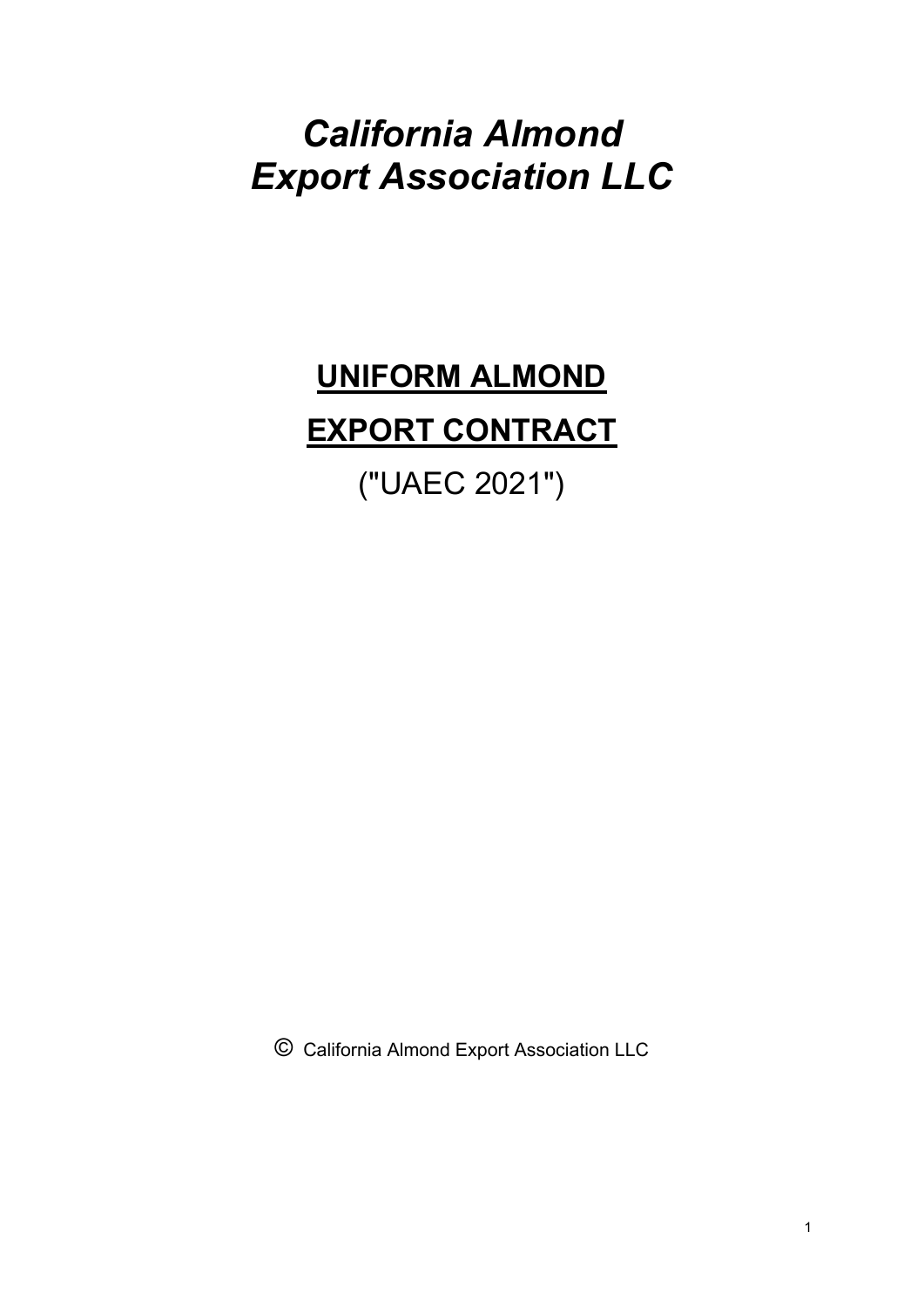#### 1. **DEFINITIONS AND INTERPRETATION**

"**Aflatoxin Certificate**" means a certificate issued by a laboratory approved by USDA, or a laboratory undergoing the USDA approval process, regarding the presence or absence of aflatoxin in the Goods. ;

"**Arrival of Goods**" means the arrival of the Goods' at the Point of Discharge;

"**Business Day**" means any day other than a Saturday, Sunday, or public holiday in the United States;

**"Buyer's Shipment Instructions"** means shipping instructions as defined in Clause 4.6;

**"Carrier"** means the form of transport by which Goods are carried, including but not limited to vessel, truck or rail wagon;

"**Condition**" means a term of this contract which is of such vital importance that it goes to the root of the transaction and breach of which gives the innocent party a right to terminate the contract and claim damages for any loss;

"**Contract Confirmation**" means a written confirmation (sent by email) which evidences the existence of the contract. In the event of any inconsistency between these terms and the Contract Confirmation, the Contract Confirmation shall prevail;

"**CWT**" means a hundredweight, which is equal to 100 pounds avoirdupois. Pounds avoirdupois shall be converted to kilograms at the rate of 2.2046 pounds per kilogram or as per the specific prevailing industry norm;

"**Days**" means, unless specified to be Business Days, calendar days;

**Delivery**" means delivery of the Goods in accordance with in accordance with Incoterms and Clause [7](#page-5-0), and Delivered should be interpreted accordingly;

"**DFA**" means the Dried Fruit Association of California;

"**Documentary Collection Terms**" means that Seller shall forward its draft and accompanying Original Documents to Buyer's Bank for collection, the documents to be delivered to Buyer against payment or acceptance of the draft, as agreed by Seller. The draft shall be payable upon first presentation and time for payment shall be a Condition;

"**Goods**" means the commodity of the quality and description stated on the Contract Confirmation;

"**Letter of Credit Terms**" means that Buyer shall establish and maintain an irrevocable documentary letter of credit, payable against sight draft or time draft as agreed and against presentation of Original Documents. Each letter of credit will be in favour of and acceptable to Seller; will be maintained in sufficient amount and for the period necessary to meet all payment obligations, and will be irrevocable, issued, and/or confirmed, by a bank satisfactory to Seller;

"**Original Documents**" means those documents set out in Clause [2.2](#page-2-0);

**"NVOCC"** means non-vessel operating common carrier which means a shipment consolidation or freight forwarder who does not own vessels but functions as a carrier by issuing its own bills of lading or air waybills and assuming responsibility for the shipments;

"**Point of Discharge**" means the port, terminal or place where the Goods are destined to be discharged from the Carrier, as specified in the Contract Confirmation or as otherwise agreed between the Parties;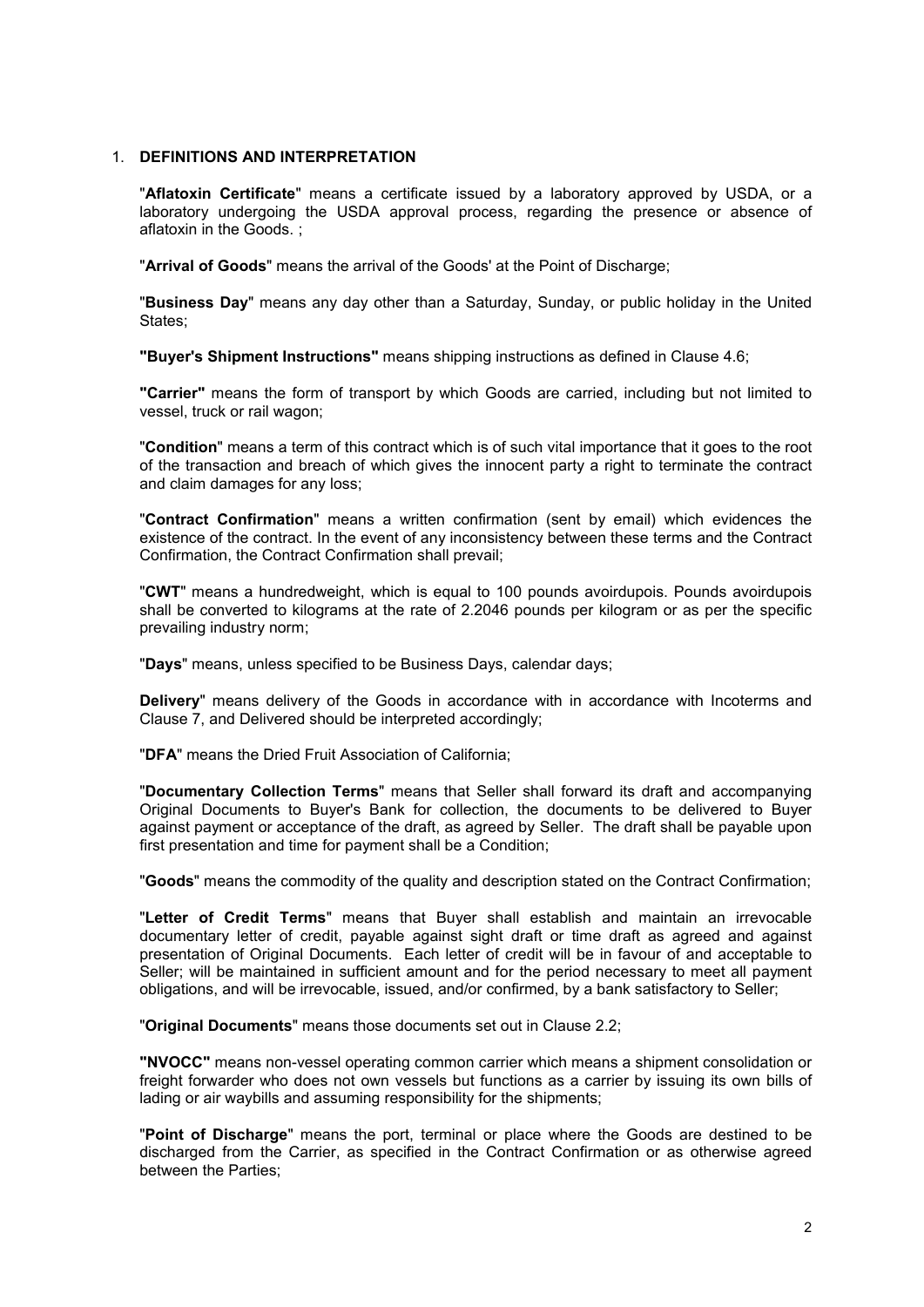"**Point of Loading**" means the port, landbridge, inland port of shipment or place where Goods are to be loaded onto the Carrier;

"**Quality Certificate**" means a certificate issued by USDA, DFA, or by any other body as agreed between the Buyer and Seller, stating the quality, size and condition of the Goods at the time of Delivery;

"**Receipt of Documents**" means that Original Documents have been presented to either Buyer or Buyer's bank either in Original hard copy form, or if otherwise agreed between the Parties, by email or telex;

"**Remittance Prior to Shipment Terms**" means that cash in the invoice amount shall be received by Seller by an agreed upon number of Days prior to scheduled shipment;

"**Shipment Period**" means the time period stated on the Contract Confirmation in which Seller is obliged to make Delivery of the Goods. Shipment within the Shipment Period is a Condition;

"**USDA**" means the United States Department for Agriculture;

"**Unit Price**" means the price for either a box or container of Goods, or a standard weight or count as defined on the Contract Confirmation;

Sale of goods terms used herein (**F.A.S., F.O.B., C.I.F., C.I.P., C.P.T., C.F.R**., etc;) shall be interpreted in accordance with the Incoterms 2020 as published by the International Chamber of Commerce, or as amended from time to time. If any provisions of the relevant Incoterms conflict with the terms herein, the terms herein shall prevail.

## **2. PRICE AND PAYMENT**

- 2.1. With respect to any purchase of Goods hereunder, Buyer shall pay Seller (a) the Unit Price for Goods for the number of units of Goods shipped by Seller, plus (b) the costs, if any, incurred by Seller for the account and expense of Buyer pursuant to these terms or as otherwise agreed in writing.
- <span id="page-2-0"></span>2.2. Unless Remittance Prior to Shipment Terms have been agreed or otherwise specified in the Contract Confirmation, payment for the Goods shall be made against presentation of the following Original Documents –
	- (a) Commercial invoice;
	- (b) Bill of Lading;
	- (c) Phytosanitary Certificate;
	- (d) Certificate of origin:
- 2.3. Seller may also furnish:
	- (a) Weight Certificate;
	- (b) Quality Certificate; and
	- (c) Aflatoxin Certificate
- 2.4. Time for payment for the Goods and any sums due under the Contract shall be of the essence of the Contract and a Condition thereof.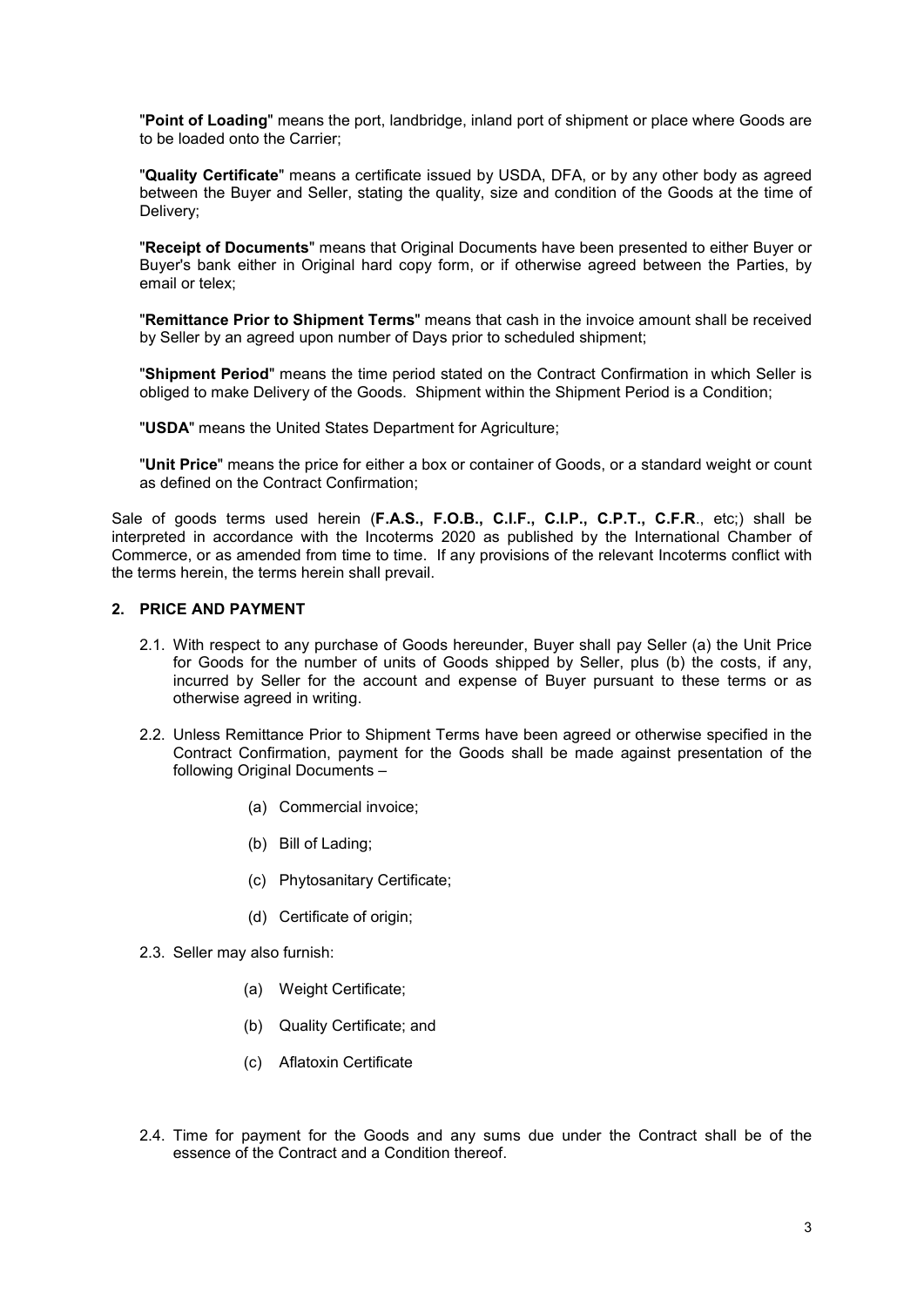2.5. Where Goods are sold in instalments, and Buyer fails to pay for an instalment when due, Seller shall have, on six (6) Days written notice to Buyer, the option (but not the obligation) either to:

> (a) treat that instalment for which payment has not been received as terminated by the Buyer, and Seller shall be entitled to re-sell the shipment in addition to Seller's other rights such as to damages, in which case Buyer shall remain obligated to take delivery of and pay for all subsequent instalments under the Contract; or

> (b) treat the whole contract as terminated by the Buyer and Seller shall be entitled to resell the other instalments elsewhere in addition to Seller's other rights such as to damages.

- 2.6. Where Goods are sold in instalments, Buyer shall not refuse to receive or pay for any instalment because of the non-delivery or delay in delivery of any other instalment or the failure of any instalment to conform to contract requirements.
- 2.7. Payment of the purchase price shall be made without any offset, counterclaim, or deduction and shall be made in United States currency unless otherwise specifically provided. All banking charges incurred at the Seller's bank are for the account of Seller. All Buyer's bank charges are for account of Buyer.
- 2.8. Late payment shall incur interest of 1.5% per month for any overdue amount starting from the due date up to and including the date payment in full is actually received in the Seller's account.

## **3. NOTICE TO BUYER**

3.1. Seller shall give notice to Buyer of the export container number and the quantity and quality of Goods shipped. Such notice, which is a Condition, must be given not later than 30 Days after Delivery, but always before arrival of the shipment at the Point of Discharge. If the Goods have been sold afloat, this notice shall be provided with the Contract Confirmation.

### **4. SHIPMENT**

- 4.1. Seller may ship at any time it chooses within the Shipment Period.
- 4.2. Unless otherwise specifically agreed, Seller may ship the Goods by any route, whether all water or by landbridge, by one or more carriers, direct or indirect, with or without transhipment.
- 4.3. Bills of lading and received for shipment bills of lading may be issued by a NVOCC.
- <span id="page-3-0"></span>4.4. Where F.A.S. or F.O.B. terms apply, Seller shall (unless separately agreed between Buyer and Seller) nonetheless be responsible for arranging carriage, in which case:

(a) All carriage arrangements made by Seller are made as agent for Buyer, the terms of which agency shall be limited to those set out in this Clause [4.4](#page-3-0); and

(b) All costs occasioned by such arrangements including freight, insurance, storage, loading, unloading, handling and other charges, shall be for Buyer's account and expense from the moment of Delivery and Buyer shall indemnify Seller for such costs and expense.

4.5. Buyer shall provide, not less than 30 Days prior to the first day of the Shipment Period, instructions to Seller for shipment of the Goods including the Point of Discharge ("**Buyer's Shipment Instructions**"). Buyer may within Buyer's Shipment Instructions request a specified carrier or liner service. Where such request is made by Buyer, Seller shall exercise reasonable endeavours to comply with such request. However if compliance is not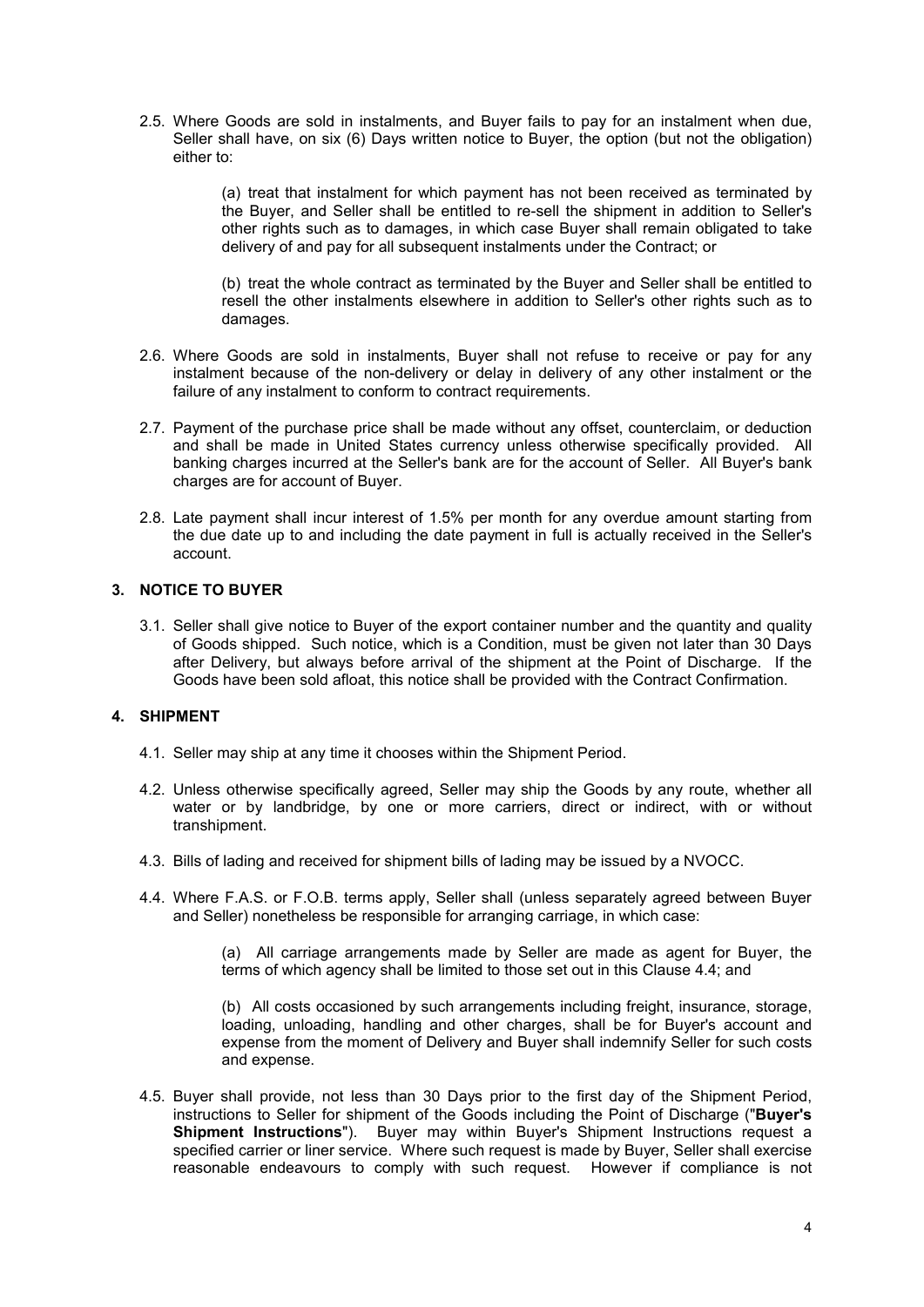reasonably practicable, Seller shall be entitled to select an alternative vessel line and/or carrier as may be appropriate in Seller's reasonable opinion.

4.6. If Buyer fails to give Buyer's Shipment Instructions within the time specified or at all, Seller shall have the option, on six (6) Days written notice to Buyer, of either:

> (a) within thirty (30) Days of expiration of Shipment Period, delivering the Goods, or any part thereof, to a place which Seller reasonably considers appropriate (to be the Point of Delivery if known to Seller); or

> (b) cancelling the contract (whether single shipment or instalment contract) and recovering damages from the Buyer for any loss caused (including any loss of profit and/or any indirect loss);or

> (c) In the case of an instalment contract, treat that instalment as terminated by the Buyer, and Seller shall be entitled to re-sell the shipment in addition to Seller's other rights such as to damages, in which case Buyer shall remain obligated to take delivery of and pay for all subsequent instalments under the Contract .

- 4.7. Where Buyer's Shipment Instructions are late and Seller elects to continue with the contract, Seller shall be entitled (but not obliged) to extend the Shipment Period and the time for presentation of documents, by the same number of Days as Buyer delayed in giving Buyer's Shipment Instructions.
- 4.8. Except where a sale is made on DAP, DPU or DDP terms, Seller is not responsible for ensuring that the Goods arrive in the Point of Discharge by any particular date, unless otherwise agreed in writing.
- 4.9. Seller shall pay any demurrage and storage costs incurred after the Goods reach the Point of Discharge and before Receipt of Documents, unless any delay in Receipt of Documents is a result of Buyer's actions.

## **5. INSURANCE**

- 5.1. Seller shall not be responsible for arranging insurance unless the Goods are sold on C.I.F. or C.I.P. terms or unless separately agreed in writing between Buyer and Seller.
- 5.2. If Goods are sold on CIF or CIP or if separately agreed in writing that Seller shall arrange insurance, then:

<span id="page-4-0"></span>(a) Seller shall procure a policy of marine insurance against the risks of carriage. The insurance shall be on Institute Commodity Trade Clauses (A) ('All Risks'), if obtainable, or otherwise on the best terms reasonably obtainable. The policy of marine insurance will cover the C.I.F. or C.I.P. contract price, as the case may be, plus ten percent (10%).

(b) If, in addition to the insurance described in paragraph [\(a\)](#page-4-0) above, Buyer requests war risk insurance and/or comprehensive general liability insurance (including third party and product liability, broad form vendor's liability, participants' and contractual liability, personal injury, property damage, costs of recall, destruction and similar heads of claim), Seller shall exercise reasonable endeavours to procure such insurance in the United States market for Buyer's account and expense. If the requested insurance is unobtainable in the United States market, Seller shall notify Buyer accordingly. If in Seller's opinion it is appropriate, and Buyer agrees in writing, Seller shall obtain such insurance for Buyer's account and expense in any other available market.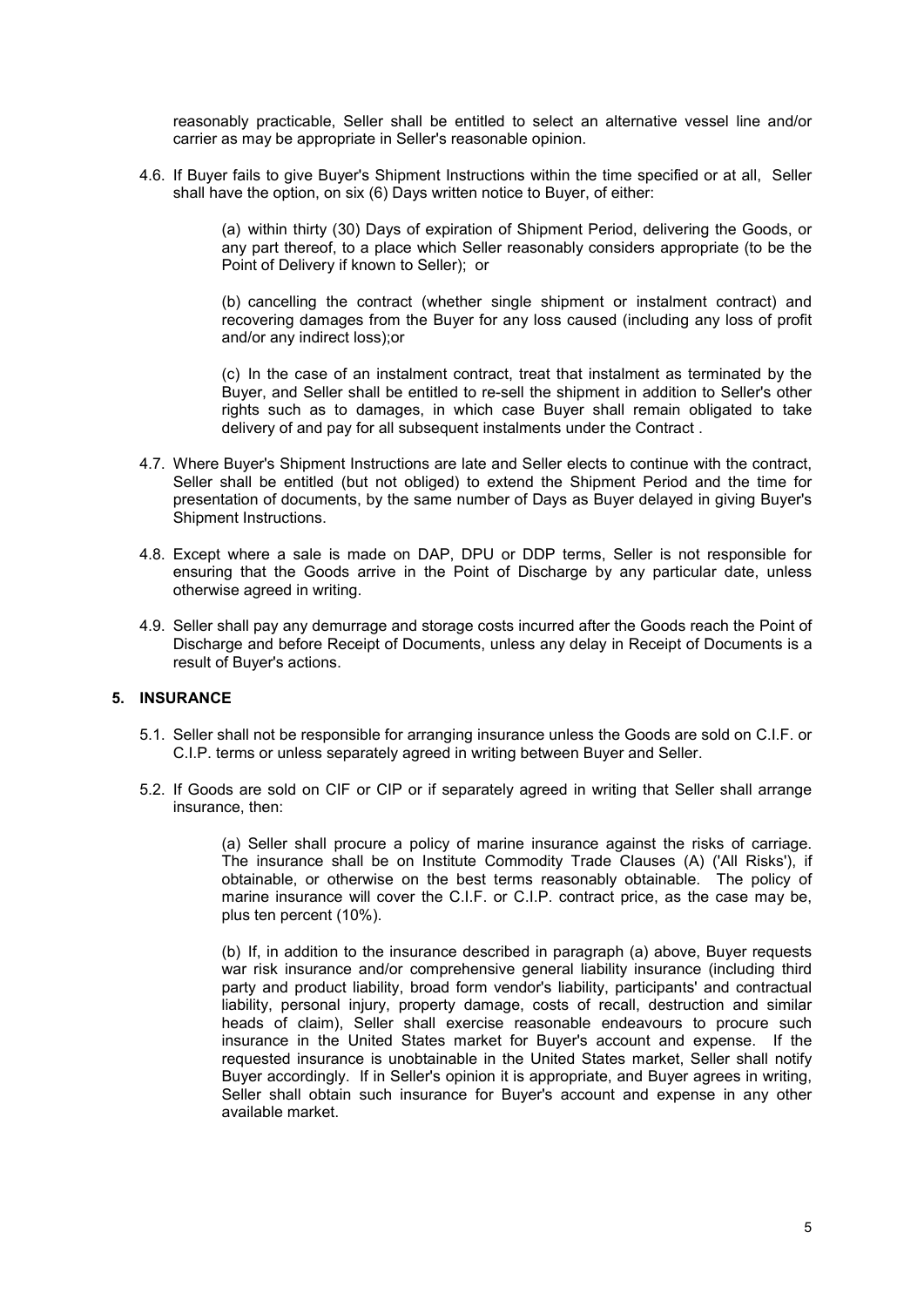#### **6. TITLE AND RISK**

- 6.1. **SELLER RETAINS TITLE TO THE GOODS UNTIL SELLER HAS BEEN PAID IN FULL. IF THE GOODS ARE MIXED OR MODIFIED PRIOR TO SELLER BEING PAID, SELLER WILL OWN THE NEW PRODUCT UNTIL SUCH TIME AS SELLER HAS BEEN PAID. BUYER SHALL ENSURE THAT THE GOODS CAN BE IDENTIFIED AND SEPARATED EASILY FROM OTHER GOODS HELD BY BUYER BY STORING THEM SEPARATELY OR LABELLING THEM AND BY KEEPING STOCK RECORDS. SELLER CAN RECOVER THE GOODS AT ANY TIME IF BUYER IS IN BREACH OF THIS CONTRACT OR SELLER CONSIDERS ITS OWNERSHIP OF THE GOODS MAY BE JEOPARDISED BY BUYER CONTINUING TO HOLD THEM. SELLER MAY ENTER BUYER'S PREMISES WITHOUT NOTICE AT ANY TIME WITHIN NORMAL BUSINESS HOURS TO RECOVER THE GOODS OR TO ENSURE THAT BUYER IS COMPLYING WITH THIS CLAUSE**.
- 6.2. Risk of loss and/or damage to Goods shall pass from Seller to Buyer upon Delivery.

#### <span id="page-5-0"></span>**7. DELIVERY**

- 7.1 Delivery to Buyer of Goods pursuant to a F.O.B., C.I.F., or C.F.R. sale shall be deemed to have been made by Seller to Buyer as the Goods are placed in the vessel at the Point of Loading.
- 7.2 Delivery to Buyer of Goods pursuant to a F.A.S. or F.C.A. sale shall be deemed to have been made by Seller to Buyer as the Goods are made available to the vessel carrier or its agent, at the Point of Loading.
- 7.3 Delivery of Goods pursuant to a C.P.T or C.I.P shall be deemed to have been made when the Goods are taken in charge by the Carrier or its agent at the Point of Loading.
- 7.4 Delivery of the Goods pursuant to a D.A.P, D.P.U or D.D.P. sale shall be deemed to have been made when the Goods are made available for discharge at the Point of Discharge.

#### 8. **QUALITY, GRADE, SIZE AND CONDITION**

- 8.1. Goods at the time of Delivery shall be of the size, and shall be equal to or better than, the quality or grade, specified in the Contract Confirmation. Goods sold on a sample basis shall average equal to, or better than, sample. Seller excludes all other warranties, guarantees, representations, and conditions express or implied, as to quality or fitness for purpose.
- 8.2. If a Quality Certificate is issued and is either presented with the Original Documents or otherwise furnished to Buyer prior to Arrival of the Goods at the Point of Discharge, it shall constitute final and conclusive evidence as to quality, grade, size and condition of the Goods.
- 8.3. If no Quality Certificate is issued or furnished to Buyer, Goods shall be deemed to be of the size, quality and specification stated in the Contract Confirmation.
- 8.4. Where an Aflatoxin Certificate has been issued, and such certificate is either attached to the payment documents or otherwise furnished to Buyer prior to Arrival of Goods at the Point of Discharge, such certificate shall constitute final and conclusive evidence as to aflatoxin content of the Goods at Delivery.
- 8.5. If any shipment is denied entry by authorised government inspector into the country of the Point of Discharge due to aflatoxin levels exceeding permitted legal limits:
	- (a) Buyer shall be entitled by written notice to reject the Goods.

(b) Where such a rejection occurs, Buyer shall provide a copy of the inspector's determination and findings, in accordance with Clause [12](#page-6-0). In this event, Seller shall, at Seller's option, either: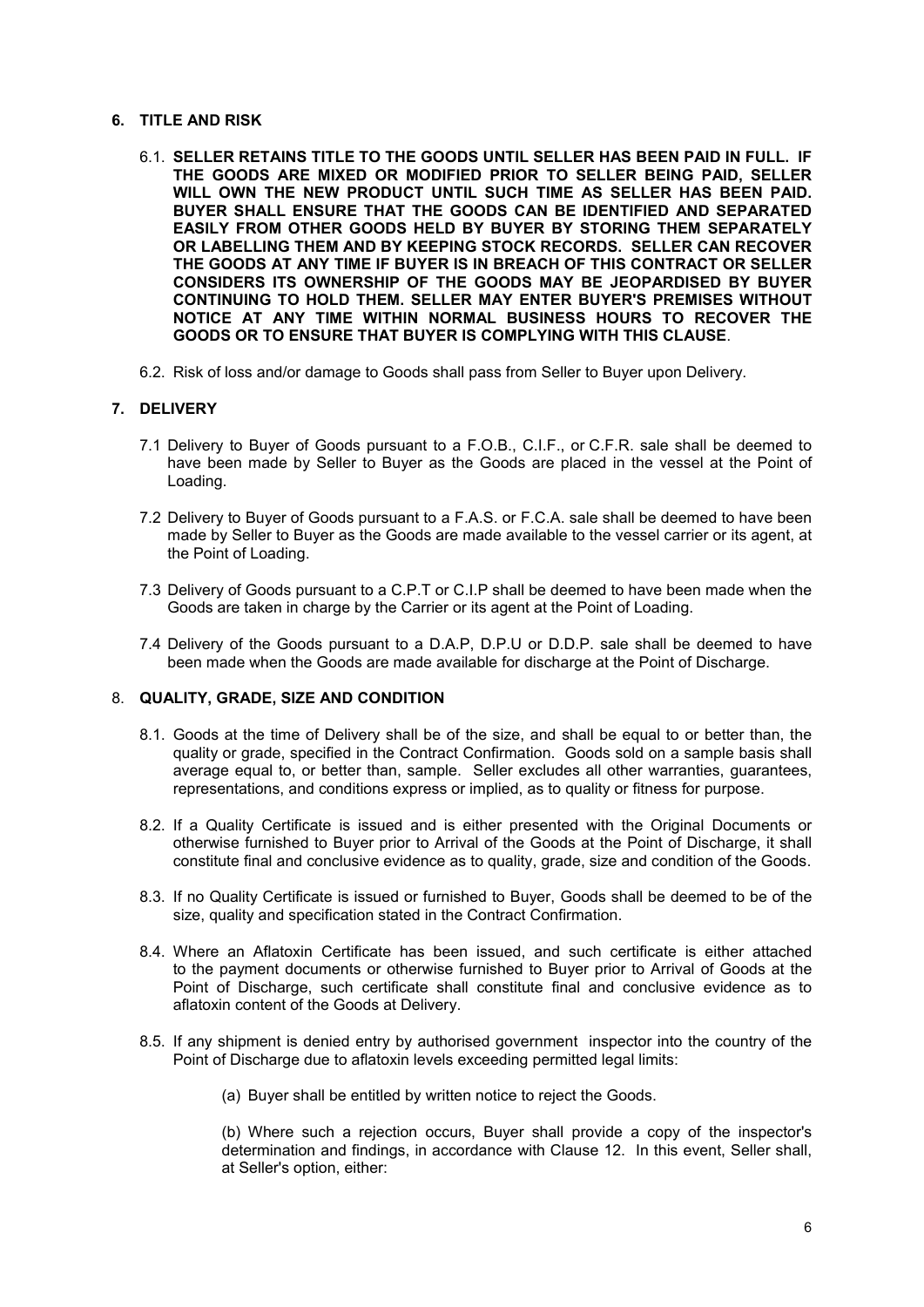(i) ship substitute Goods to Buyer within thirty (30) Days of Seller receiving Buyer's notice of rejection, on the same terms as the rejected consignment other than the Shipment Period; or

(ii) washout the contract (or in the case of an instalment contract, washout that instalment) at the market price prevailing on the day that Seller received Buyer's notice of rejection.

(c) Buyer shall exercise best efforts to return rejected Goods to Seller at Seller's reasonable cost. However, if by reason of a governmental decision the rejected Goods cannot be returned to Seller, Seller shall reimburse Buyer for Buyer's reasonable costs and expenses incurred for freight, demurrage, inspection and/or port charges as a result of the Goods containing excessive aflatoxin levels.

#### **9. WEIGHTS**

9.1. If a sworn Weight Certificate or Public Weightmaster's Certificate of Weight at the packing or Point of Loading is attached to the payment documents or otherwise furnished to Buyer prior to arrival of the Goods at the Point of Discharge, such certificate shall be final and conclusive as to weight. If such a certificate is not furnished, Seller shall reimburse Buyer for any shortage in invoice weight in excess of one percent (1%) as determined by a governmental or officially authorized weighing agency at the Point of Discharge, provided, that any claim for a shortage of weight is made by Buyer within ten (10) calendar days from the date at which both arrival of Goods at the Point of Discharge and Receipt of Documents occurred.

#### **10. QUANTITIES**

- 10.1. All quantities and weights shall be subject to a 5% tolerance, at Seller's sole option.
- 10.2. Seller shall invoice Buyer for the quantity of goods Delivered, at the Unit Price.

#### **11. PRESENTATION OF DOCUMENTS**

11.1. Original Documents shall be presented to Buyer by arrival of the Goods at the Point of Discharge at the latest. If Original Documents are not available, Buyer shall give Seller six (6) Days written notice to present the Original Documents, failing which, Buyer may treat the contract (or, in the case of an instalment contract, that instalment) as at an end. Presentation of Original Documents is a Condition.

#### <span id="page-6-0"></span>**12. CLAIMS**

12.1. When Receipt of Documents and arrival of Goods at the Point of Discharge have both occurred, Buyer shall be deemed to have accepted the Goods and waived any and all claims with respect to the Goods, unless Buyer gives Seller:

> (a) written notice of claim within ten (10) calendar days of Receipt of Documents and arrival of Goods, and

> (b) a full statement in writing including details of the basis for the claim, and supporting documentary evidence, within twenty-one (21) calendar days of Receipt of Documents and Arrival of Goods.

- 12.2. Notwithstanding the pendency of any claim with respect to a shipment of Goods, or with respect to any other shipment of Goods, Buyer shall pay Seller the full amount of the invoice for such shipment without offset, discount or other deduction, within the time specified in the Contract Confirmation.
- 12.3. Except as otherwise provided herein, neither party shall be liable to the other for any consequential loss whether direct or indirect, whether foreseeable or not including but not limited to loss of business opportunity, loss of goodwill, loss of production, recall, market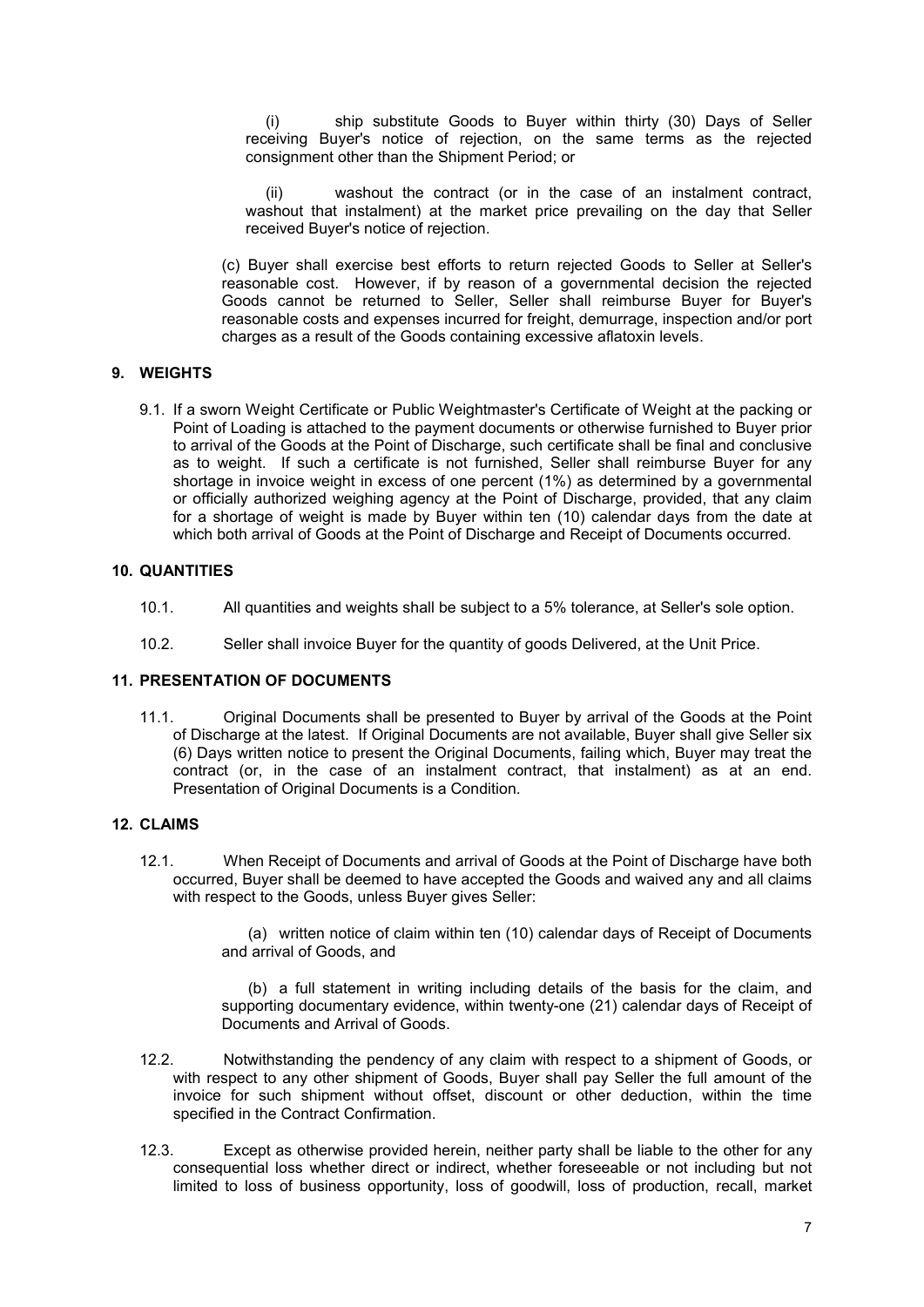withdrawal and/or destruction of the Goods (whether required by governmental authorities or not) unless otherwise agreed. Each party irrevocably waives any right to punitive damages. Any claim whether in contract, tort (including negligence) or any claim of whatever nature, howsoever arising shall be limited to the contract value of the goods or, in the case of an instalment contract, that instalment.

#### **13. FORCE MAJEURE AND LIABILITY**

- 13.1. In the event that Buyer or Seller is unable to perform its obligations with respect to any sale to which these terms and conditions apply due to events of force majeure, including but not limited to crop disease, destruction, acts of God, epidemic or pandemic, governmental action, fires, floods, explosions, strikes, slowdowns or other concerted acts of workers, war or hostilities, insurrections, rebellions, riots or any other civil disorder, embargoes, wrecks or delays in transportation, criminal conduct of third parties, or any failure of the other party to act as required but specifically excluding a party's lowered profit, cost of financing or other business considerations, then in that event and then only to the extent so justified, the party unable to perform shall, upon written notice to the other party, be relieved of its obligations, but only to the extent of the effects of force majeure and only for so long as the event of force majeure continues. The party unable to perform shall use its best efforts to remedy the effects of force majeure. Seller shall not be obligated, by reason of force majeure circumstances, to purchase Goods from others in order to enable it to deliver Goods to Buyer. If a force majeure event occurs within the meaning of this Clause and continues for more than twenty-one (21) Days, then either party may by notice to the other terminate the contract or, in the case of an instalment contract, that instalment, and be relieved of its obligations.
- 13.2. In no event shall Seller be liable for a delay in shipment of the Goods or for nondelivery, short delivery, or loss or damage to the Goods caused or contributed to by the withdrawal of, postponement of, departure of, or the leaving of the Goods by the carrier otherwise scheduled to depart within the Shipment Period on which Seller has engaged space. In the case of a delay in shipment for any cause relating to carriage and/or the route, if Seller notifies Buyer before expiration of the Shipment Period, or within eight (8) Days thereafter, of the fact and cause of delay, the Shipment Period shall be extended for the period during which such cause shall operate, unless Buyer shall, within ten (10) Days of the effective date of Seller's notice, instruct Seller to ship the Goods by an alternate route, in which case Seller shall, if practicable, ship by the alternate route. All additional costs for such alternative routing shall be for Buyer's account and expense.
- 13.3. In the event the Seller is the party directly affected by a Force Majeure event which causes a substantial reduction in or damage to that portion of the crop of which the Goods are a part, Seller may pro-rate deliveries in any reasonable manner among all its customers (including Buyer) in accordance with the percentage of loss or damage suffered.

## **14. SUBSTITUTION**

14.1. If Seller is unable to furnish the full quantity of Goods specified in a contract by reason of force majeure, Buyer shall be notified in writing and given the privilege of selecting and substituting other items of Goods then available, the price to be paid for such substituted item to be the contract price for the original item plus or minus the differential between such items as set forth on Seller's price list existing at the date of the Contract Confirmation, or, if such price list does not include both the original and substituted items, the differential between such items on Seller's most recent price list which does contain a price for both such items. The sale of such substituted item of Goods shall otherwise be subject to all the terms and conditions of the original contract. Buyer's selection shall be made and notified to Seller within three (3) Days from the effective date of Seller's notice, failing which Seller shall be relieved from the obligation of delivering the substitute items. Any other substitutions mutually agreed by Seller and Buyer shall be priced in the manner set forth above and shall otherwise be subject to all the terms and conditions of original contract*.*